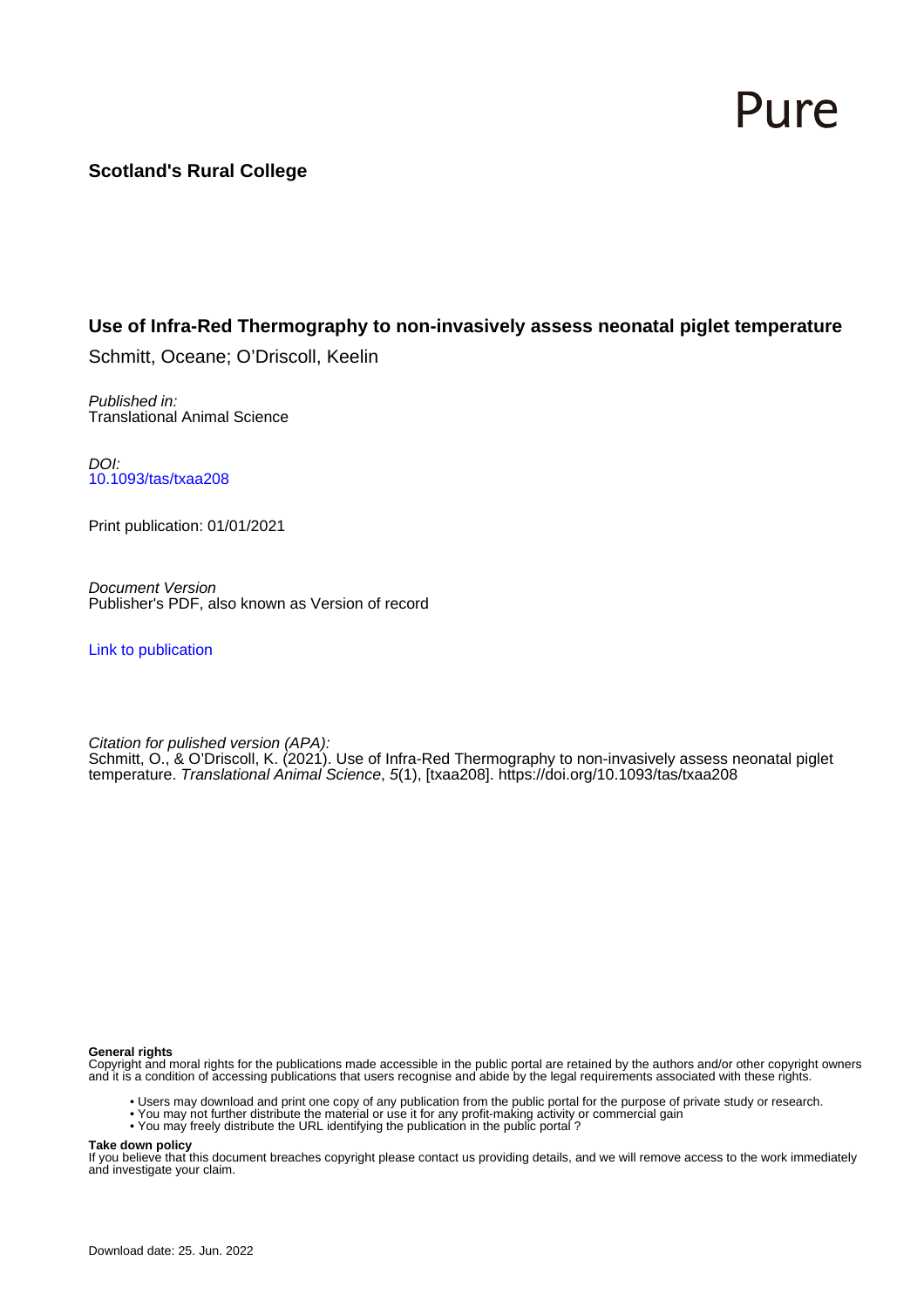## **Use of infrared thermography to noninvasively assess neonatal piglet temperature**

**Oceane Schmitt[†](#page-1-0),[‡,](#page-1-1) [||,1](#page-1-0)[,](http://orcid.org/0000-0003-4932-3743) , and Keelin O'Driscoll[†](#page-1-0)**

<span id="page-1-1"></span><span id="page-1-0"></span>† Pig Development Department, Teagasc Animal and Grassland Research and Innovation Centre, Fermoy, Ireland; ‡ Department of Animal Production, Easter Bush Veterinary Centre, Royal (Dick) School of Veterinary Studies, The University of Edinburgh, Roslin, Midlothian, UK; and <sup>||</sup>Animal Behaviour and Welfare Team, Animal and Veterinary Sciences Research Group, SRUC, West Mains Road, Edinburgh, UK

**ABSTRACT:**  Hypothermia is risk factor for piglet neonatal mortality, especially for low birth weight piglets. Piglets with intrauterine growth retardation (IUGR) also have a higher mortality risk at birth. This study aimed to validate infrared thermography (IRT) as an alternative to rectal temperature (RT) to measure piglet temperature in the hour postpartum, and to identify piglets with thermoregulation difficulties. At birth (6.3  $\pm$ 0.35 min postpartum), 67 piglets were dried, weighed, scored for growth retardation (IUGR; 0–3), and isolated in a plastic box where IRT images were taken, followed by RT. Piglets were then returned to the farrowing pen, and the process repeated at 15, 30, and 60 min postpartum. Piglets were ranked according to their weight (quartiles: 0.57–1.27 kg, 1.27–1.5 kg, 1.5–1.74 kg, 1.74–2.44 kg). Temperatures (ear base and tip; minimum, maximum and average of back) were extracted from IRT images (Thermacam Researcher Pro 2.0). Pearson correlations between temperature measures were calculated, and the effect of time, IUGR score, and weight were included in linear mixed models (SAS 9.4). RT was correlated with all IRT data across time points ( $P < 0.05$ ); correlations were strongest with

the ear base, and weakest with the ear tip and minimum back temperature. Both IUGR score and weight rank affected ear base ( $P < 0.05$ ) and RTs ( $P < 0.05$ ). The lightest piglets, and piglets with severe IUGR had the lowest temperature, relative to their counterparts. Indeed, differences between all weights categories were significant for RT. Piglets with the lowest weight (0.27–1.27 kg) had lower ear base temperatures than piglets in the third quartile (1.5–1.74 kg;  $35.2 \pm 0.36$  °C vs. 36.5 ± 0.35 °C,  $t_{64.9} = -4.51$ ,  $P < 0.001$ ) and the heaviest piglets (1.74–2.44 kg; 35.2  $\pm$  0.36 °C vs. 36.4 ± 0.36 °C,  $t_{70.4}$  = −3.97, *P* < 0.005). Overall, piglets with severe IUGR (score 3) had a lower RT than normal piglets (score 0; 35.8  $\pm$  0.46 °C vs.  $37.2 \pm 0.42$  °C,  $t_{43,1} = 3.16$ ,  $P < 0.05$ ) and piglets with mild IUGR (score 1;  $35.8 \pm 0.46$  °C vs. 37.1  $\pm$  0.40 °C,  $t_{45.3}$  = 2.92,  $P < 0.05$ ); and they also had lower temperature at the base of the ear than normal piglets  $(35.1 \pm 0.42 \degree C \text{ vs. } 36.3 \pm 1.0 \degree C \text{ vs. } 36.3 \pm 1.0 \degree C \text{ vs. } 36.3 \pm 1.0 \degree C \text{ vs. } 36.3 \pm 1.0 \degree C \text{ vs. } 36.3 \pm 1.0 \degree C \text{ vs. } 36.3 \pm 1.0 \degree C \text{ vs. } 36.3 \pm 1.0 \degree C \text{ vs. } 36.3 \pm 1.0 \degree C \text{ vs. } 36.3 \pm 1.0 \degree C \text{ vs.$ 0.36 °C,  $t_{63} = 3.01$ ,  $P < 0.05$ ). These results confirmed that IRT is an interesting noninvasive tool for assessing neonatal piglets' thermoregulatory abilities and could be used in research investigating successful interventions for piglets at risk of hypothermia.

**Key words:** birth weight, growth retardation, infrared thermography, pigs, rectal temperature, thermoregulation

*© The Author(s) 2020. Published by Oxford University Press on behalf of the American Society of Animal Science.*

*This is an Open Access article distributed under the terms of the Creative Commons Attribution-NonCommercial License (<http://creativecommons.org/licenses/by-nc/4.0/>), which permits non-commercial re-use, distribution, and reproduction in any medium, provided the original work is properly cited. For commercial re-use, please contact journals.permissions@oup.com*

Transl. Anim. Sci. 2021.5:1-9 doi: 10.1093/tas/txaa208

<sup>&</sup>lt;sup>1</sup>Corresponding author: [schmitt.oce@gmail.com](mailto:schmitt.oce@gmail.com?subject=) Received June 3, 2020. Accepted November 16, 2020.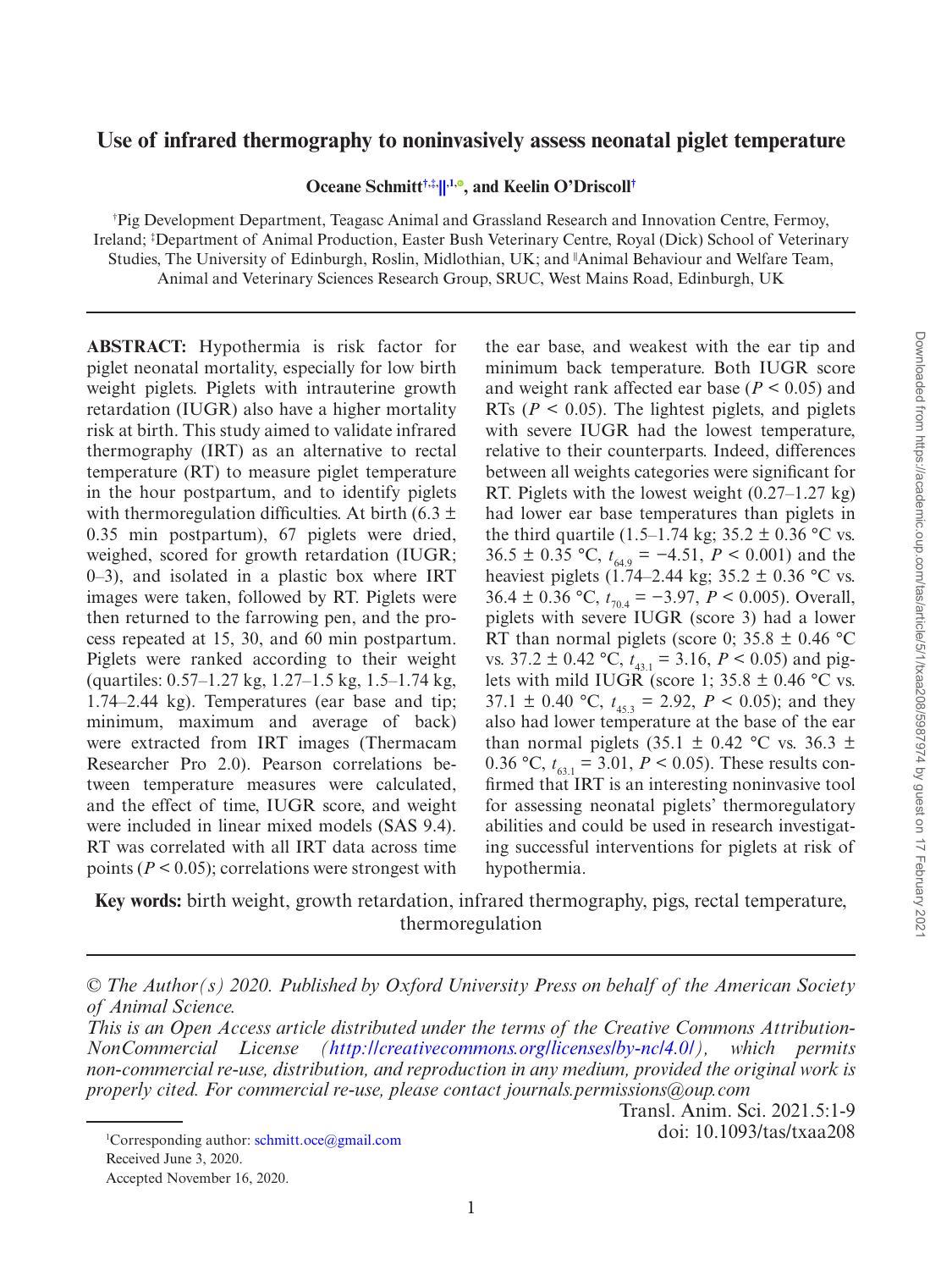#### **INTRODUCTION**

Hypothermia is a significant cause of neonatal mortality in piglets [\(Muns et al., 2016](#page-9-0)). Indeed a series of studies which investigated piglet survival found that piglets which died before weaning had lower temperatures during the first 24 h ([Baxter](#page-9-1) [et al., 2008,](#page-9-1) [2009](#page-9-2), [2012](#page-9-3)). Low birth weight piglets have difficulties in maintaining their body temperature, and in recovering from the initial drop in body temperature that happens normally during the hour postpartum [\(Herpin et al., 2002,](#page-9-4) [2004](#page-9-5); [Muns et al.,](#page-9-0)  [2016\)](#page-9-0). In addition, some piglets do not achieve optimal growth during gestation (intrauterine growth retardation; IUGR) and have two to four times higher risk of dying before weaning than normal piglets, depending on the severity of their condition (Hansen et al., 2019). These piglets often show a disproportional allometry at birth (i.e., abnormally long and thin body; [Baxter et al., 2008;](#page-9-1) [Hales et al.,](#page-9-7)  [2013\)](#page-9-7), and a "dolphin-shape" head. Interventions such as drying piglets at birth and placing them near a heat source (heated lamp or mat) help them to increase and maintain their body heat and avoid hypothermia. In addition, providing an energy supplement should enhance the thermal status of piglets ([Muns et al., 2010](#page-9-8)). However, providing supplemental energy to piglets is rather costly and labor intensive. Thus, piglets most in need of additional support around the time of birth should be identified, as well as the time at which the benefit is maximized (e.g., if there is a time when their temperature is likely to drop). Monitoring of piglets' temperature during the first hour postpartum could help to identify this critical time-point.

The use of a digital thermometer for measuring rectal temperature (RT) is considered the gold standard and has been widely used in research on piglet viability. Recently, infrared thermography (IRT) imaging has gained interest as a non-invasive technique to measure thermal status of piglets (e.g., [Kammersgaard et al., 2011;](#page-9-9) [Tabuaciri et al., 2012](#page-9-10); [Soerensen and Pedersen, 2015](#page-9-11); [Sasaki et al., 2016](#page-9-12)). [Kammersgaard et al. \(2013\)](#page-9-13) validated the use of IRT for measuring piglets' temperature by taking IRT images and RTs of piglets at different times between birth and 48 h post-farrowing. Furthermore, [Tabuaciri et al. \(2012\)](#page-9-10) and [Kammersgaard et al.](#page-9-13)  [\(2013\)](#page-9-13) both found that the temperature of the base of neonatal piglets' ears (or maximum ear temperature) was most strongly correlated with their RT. The present study investigated the use of an IRT camera to measure piglets' temperature at several time points during the hour after birth, relative to

the RT (gold standard). This study attempted to maximize control on factors of influence (handling, environment, timing, and behavior) of the temperature at the time of image acquisition. In addition, this study compared known characteristics of piglets' mortality, that is, weight and IUGR, in order to determine if one is more prevailing in the failure to thermoregulate within 1 h postpartum. We hypothesized that the low birth weight piglets and piglets suffering IUGR would have lower temperatures across time compared with heavier and normal piglets.

#### **MATERIAL AND METHODS**

#### *Ethical Approval*

Ethical approval for this study was granted by the Teagasc Animal Ethics Committee (approval no. TAEC162/2017). The experiment was carried out in accordance with Irish legislation (SI no. 543/2012) and the EU Directive 2010/63/EU for animal experimentation.

#### *Animals and Management*

This study was conducted in July 2018 in the pig research facilities of the Animal and Grassland Research and Innovation Centre, Teagasc Moorepark, Fermoy, Co. Cork, Ireland. The experiment involved 67 piglets from 8 litters ( $n = 8.4 \pm$ 0.71 piglets/litter). Sow genetic background was pure Large White and piglet genetic background was Large White  $\times$  Duroc. There was no primiparous sow included in the study: four sows were in their second parity, two sows were in their third parity, and two sows were in their fifth parity. Four of the litters were "large litters" as they had over 14 piglets born (two had 16 and two had 17 piglets born alive), and the other four litters had between 7 and 12 piglets born alive. Only two litters had all the piglets involved in the study. This was due to the timing of farrowing, as some piglets were born before the researcher entered the farrowing room on the experimental day. Animals were managed in conventional farrowing pens  $(250 \times 181 \text{ cm})$  containing a sow crate (225  $\times$  60 cm), a heat pad (155  $\times$ 37 cm; 2/3 covered), and a water cup and a feeder for piglets.

## *Thermal Image Capture*

At birth, piglets were dried and isolated in a clear plastic storage box (unknown brand, bought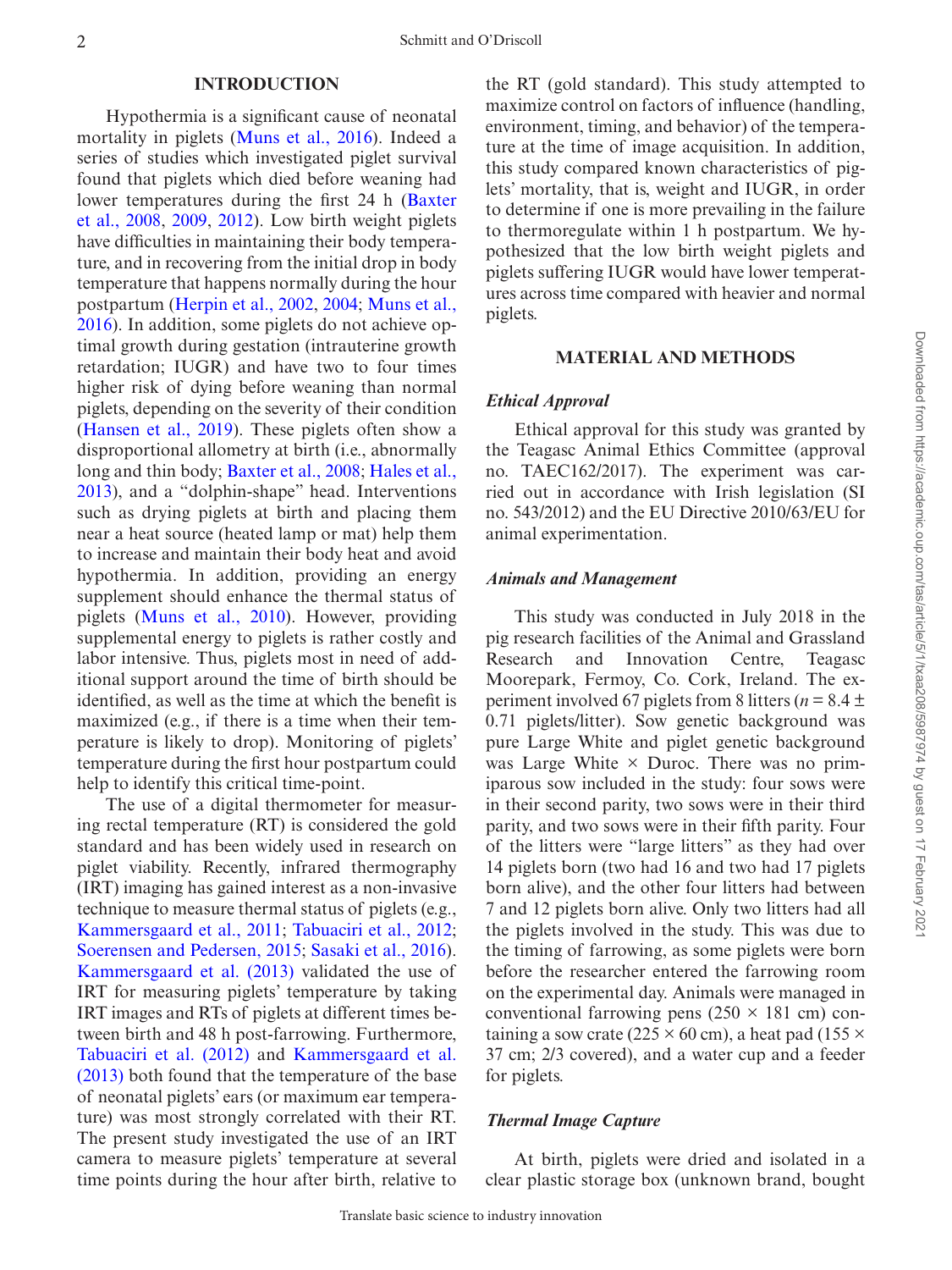at Toss Bryan, Fermoy, Ireland;  $55.4 \times 38.0 \times$ 31.7 cm) before acquiring the first thermal image, using a FLIR T420 Infrared camera (thermal resolution:  $320 \times 240$ , measurement accuracy:  $\pm 2 \degree C$ , thermal sensitivity: <0.04 °C; FLIR Systems, Wilsonville, OR, USA). They were then immediately weighed, and scored for IUGR (0–3). This score was attributed based upon on the number of characteristics associated with IUGR which were displayed by the piglets. These characteristics were classified by [Hales et al. \(2015\)](#page-9-14) as having a dolphin-shape head, bulging eyes and wrinkles around the snout  $(0 = \text{absence of characteristic}, 1 = \text{pres-}$ ence of the characteristic). An overall score of 0 indicated no IUGR while a score of 3 indicated severe IUGR.

The plastic box represented a controlled environment for taking IRT images, because it prevented air flow over the piglets. Before acquiring pictures, reflected room temperature was measured as the mean temperature of a crunched aluminum foil (emissivity  $= 1$ ). The room temperature was recorded using the same room thermometer (LCD type min/max thermometer, Manotherm; sourced from Ark Animal Care, Newbridge, Ireland) at the time of each image acquisition. These measures allowed to confirm that the room temperature was controlled (each room temperature was individually controlled by Big Farm net program; Big Dutchman AG, Vechta, Germany) and that animals did not suffer heat stress. The skin emissivity of the pig was set at 0.98, as validated by [Soerensen et al. \(2014\)](#page-9-15). These parameters are important for the correct analysis of the thermal images, as they are used by the software to calculate the subject temperature. Thermal images were acquired at birth  $(6.3 \pm 0.35 \text{ min})$ postpartum), 15, 30, and 60 min postpartum, always followed by the taking of a RT. Images of the piglets' backs were taken at 1 m distance from the piglet with an angle of 75 ° ([Supplementary](http://academic.oup.com/tas/article-lookup/doi/10.1093/tas/txaa208#supplementary-data) [Figure S1A](http://academic.oup.com/tas/article-lookup/doi/10.1093/tas/txaa208#supplementary-data)). The consistency of these parameters was ensured by adopting the exact same position and respecting landmarks placed on the floor when capturing images. Thermal images were always taken before RT in order to minimize handling of the piglets, and potential transmission of the experimenter's heat. In addition, the experimenter wore plastic gloves to further ensure insulation of her hands' heat and minimize handling bias. The time spent handling the piglet was recorded, especially at birth when the piglets had to be dried. RT measurement took less than

## *Animal Behavior*

The behavior of each individual piglet was recorded at each time of image acquisition: the behaviors "walking" (i.e., locomotor activity), "suckling" (i.e., active at the udder, with a teat in the mouth), "huddling" (i.e., sleeping or resting in contact with one or more siblings), and "being on the heat pad" (i.e., resting or active in the heat pad area) were scored as present (score 1) or absent (score 0).

## *Thermal Image Analysis*

Thermal images were processed with Thermacam Researcher Pro 2.0. Emissivity, reflected temperature and room temperature were modified for each image so that calculated temperatures were accurate. Point measurements were placed at the bases and the tips of piglets' ears, and an area was drawn on their back between the shoulders and the rump [\(Supplementary Figure](http://academic.oup.com/tas/article-lookup/doi/10.1093/tas/txaa208#supplementary-data) [S1B\)](http://academic.oup.com/tas/article-lookup/doi/10.1093/tas/txaa208#supplementary-data). From this area, the minimum, maximum and average back temperatures were recorded. Temperature data were then entered in an Excel file and analyzed as normal.

The reliability of the thermal image analysis was assessed with the intraclass correlation coefficients on SPSS Statistics 24 (IBM corp., Armonk, NY, USA). The same experimenter rated several images of the same piglet (inter-image reliability): coefficients were 0.47 for minimum, 0.95 for maximum, 0.96 for average, 0.89 for ear base, and 0.82 for ear tip. Then the same experimenter rated the same images several times (intra-observer reliability): coefficients were 0.44 for minimum, 1.00 for maximum, 1.00 for average, 0.99 for ear base, and 0.86 for ear tip.

## *Statistical Analysis*

Data were analyzed using the software SAS 9.4. The experimental unit was the piglet. Significant terms were determined when the *P*-value was below 0.05, and tendencies were determined when the *P*-value was between 0.05 and 0.1.

Pearson correlation tests were performed to investigate the relationships between RT, birth weight, and temperatures obtained from the thermal images of the piglets' ears (tip and base) and back (minimum, maximum, and average). Correlations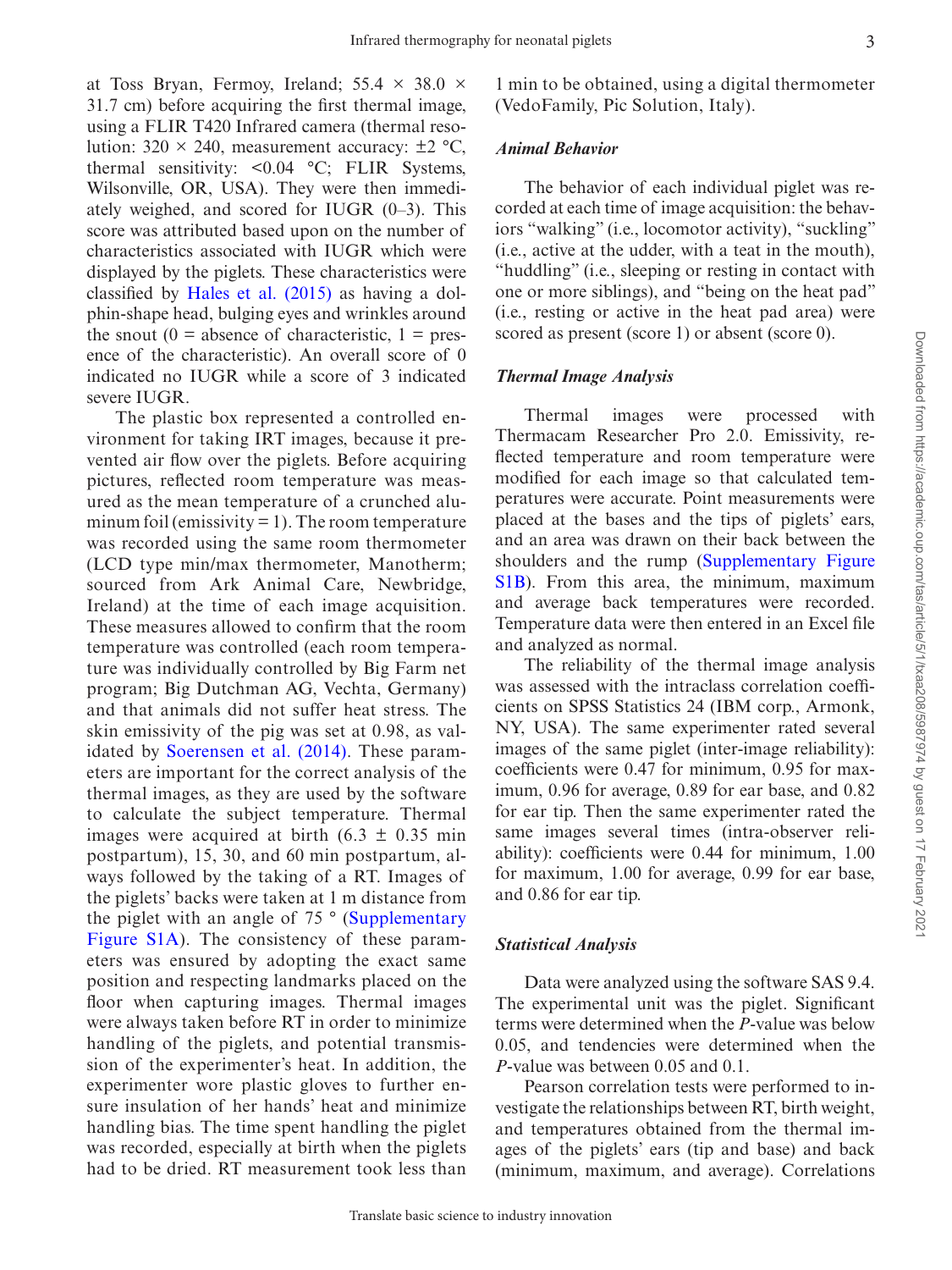were characterized "very strong" if the coefficient *r* > 0.8, "strong" if 0.8 > *r* > 0.5, "moderate" if 0.5 > *r* > 0.3, and "weak" if 0.3 > *r*.

Whether there was a significant difference in birthweight of piglets with different IUGR scores was tested using a general linear model (GLM, PROC MIXED). The model included fixed effects of IUGR score and sex, and sow as a random effect.

GLMs were also used for the analysis of all temperature data. We initially analyzed the effect of IUGR score on temperature measurements. IUGR score, time postpartum, the interaction, the sex of the piglets, and whether or not the piglet performed suckling behavior, huddling, was located on the heat pad, or was active immediately before being removed for image analysis (i.e., running, playing etc.) and their interaction were included as fixed effects. The random effect of sow and the repeated effect of time were taken into account in all models.

Piglets were then ranked into one of four quartiles, based on their birth weight. A similar analysis to that carried out for the effect of IUGR score was carried out; instead of categorizing the piglets within an IUGR score, they were categorized within a weight category (very light  $= 0.53-1.23$  kg; light =  $1.27-1.45$  kg; heavy =  $1.50-1.72$  kg; very heavy =  $1.74 - 2.44$  kg).

## **RESULTS**

#### *Relationship Between IUGR Score and Weight*

There was an effect of IUGR score on piglet birth weight  $(P < 0.001$ ; Table 1). The range of weights overlapped somewhat, and there was no difference in the weight of piglets with IUGR score of 0 or 1. Nevertheless, there was a significant difference between piglets with an IUGR score of 0 and 2 ( $t_{60.4} = 3.38$ ,  $P < 0.01$ ) or 3 ( $t_{60.5} = 4.97$ ,  $P \leq 0.001$ , and between piglets with a score of 1 or 3 ( $t_{62.7} = 4.23$ ,  $P < 0.001$ ). Piglets with a score of 1 tended to be heavier than those with a score of 2  $(t_{62.8} = 2.51, P = 0.07)$ , and of score 2 tended to be

<span id="page-4-0"></span>**Table 1.**  Birth weights of piglets classified into each IUGR category (score  $0 =$  no IUGR to score  $3$  = severe IUGR)

|                   | N  | Minimum | Maximum | LS mean $\pm$ SE              |
|-------------------|----|---------|---------|-------------------------------|
| IUGR 0            | 15 | 1.03    | 2.44    | $1.68 \pm 0.09^{\rm a}$       |
| IUGR <sub>1</sub> | 22 | 0.98    | 2.08    | $1.57 \pm 0.09$ <sup>ab</sup> |
| IUGR <sub>2</sub> | 21 | 0.78    | 1.79    | $1.33 \pm 0.08$ bc            |
| IUGR <sub>3</sub> |    | 0.53    | 1.56    | $1.04 \pm 0.12$ <sup>c</sup>  |

Different superscript letters indicate significant differences between IUGR levels ( $P < 0.05$ )

heavier than those of score 3 ( $t_{60.4} = 2.39$ ,  $P = 0.09$ ). Therefore, the investigation of the effect of IUGR was quite different from the investigation of the effect of birth weight (category thresholds based on quartiles of the variable weight).

## *Correlations Between Thermal Data*

The correlations between RT, and birth weight and the thermal data acquired from the IRT images, at each different time of data collection (i.e., birth, 15, 30, and 60 min postpartum) are presented in [Table 2](#page-5-0). RT was positively correlated with all IRT temperatures at all times ( $P < 0.01$ ). Moderate correlations coefficients (0.3–0.6) were found for the minimum temperature of the back and for the temperature of the ear tip; and strong correlations coefficients (0.5–0.9) were found for the temperature of the ear base and for the maximum and average temperatures of the back.

Birth weight was positively and moderately correlated to RT at all times ([Table 2](#page-5-0)). It was also moderately correlated with ear tip and minimum back temperature at birth, and with ear base and maximum back temperature at 30 and 60 min postpartum. Therefore, the effect of weight on temperature data was studied in more details by using weight ranks (based on weight quartiles) in the analyses.

## *Effect of Time*

The effects of time were the same for both analyses of the effect of IUGR score, and weight rank (see Table 3 for the analysis on weight rank, and [Table 4](#page-6-0) for the analysis on IUGR score). The RT dropped between birth and 15 min postpartum  $(P < 0.001)$  and increased again between 30 and 60 min postpartum ( $P < 0.001$ ). The same pattern was observed with the temperature at the base of the ear (birth vs. 15 min: *P* < 0.001; 30 min vs. 60 min:  $P \leq 0.001$ ) and the tip of the ear (birth vs. 15 min: *P* < 0.001; 30 min vs. 60 min: *P* < 0.01). However, the temperature of the ear tip started to rise again between 15 and 30 min postpartum  $(P < 0.001)$ .

The minimum temperature of the back also decreased between birth and 15 min postpartum  $(P < 0.005)$ , and increased between 15 and 60 min postpartum ( $P < 0.005$ ). However, the maximum and average temperatures of the back increased constantly across the hour postpartum. Differences were significant between every time points for the maximum temperature of the back (birth vs. 15 min postpartum:  $P < 0.005$ ; 15 min vs. 30 min postpartum: *P* < 0.001; 30 min vs. 60 min postpartum: *P* < 0.001).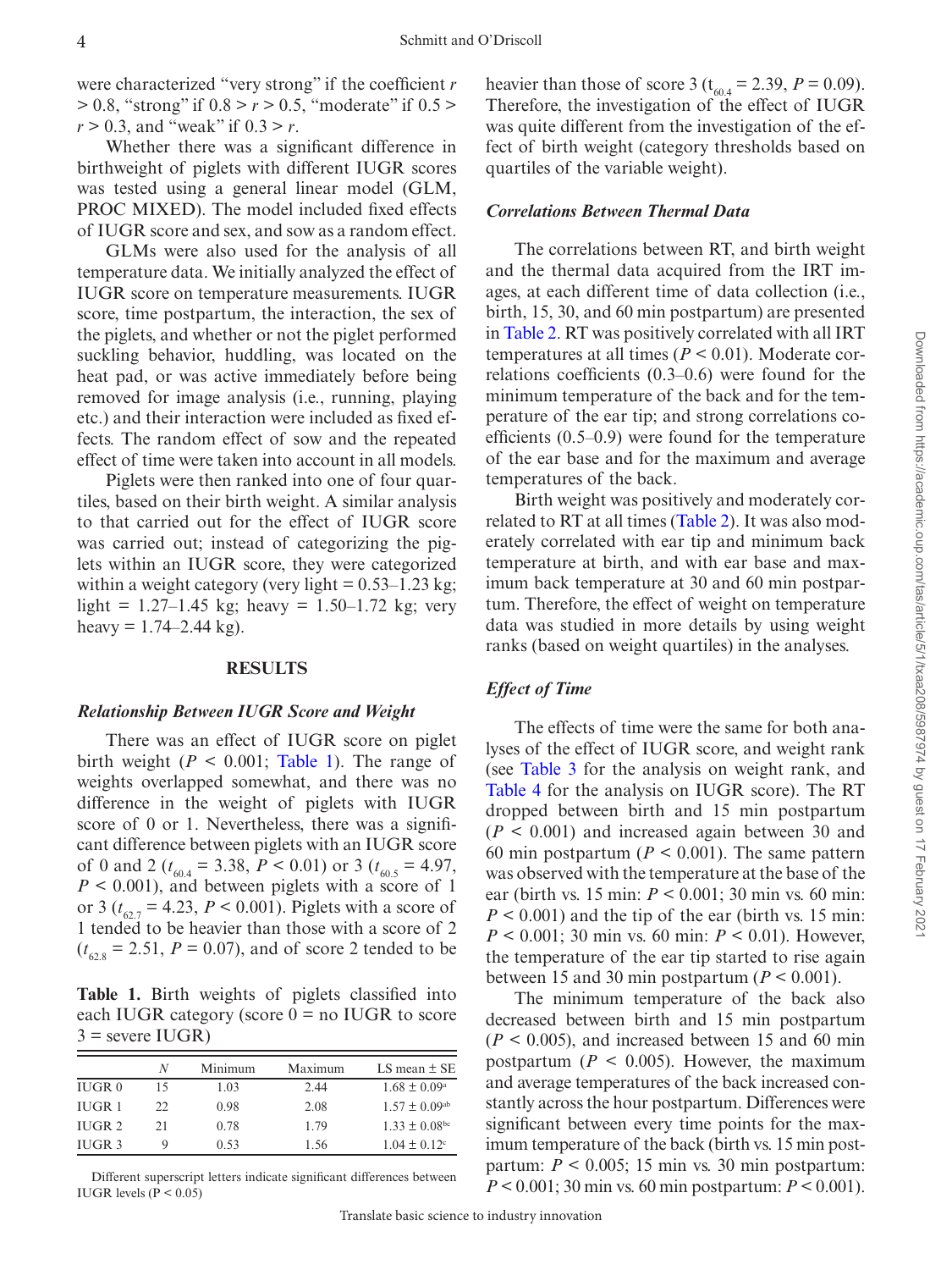|                                       | Back temperatures |           |           | Ear temperatures |           |              |
|---------------------------------------|-------------------|-----------|-----------|------------------|-----------|--------------|
|                                       | Minimum           | Maximum   | Average   | Tip              | Base      | Birth weight |
| Rectal temperature                    |                   |           |           |                  |           |              |
| $6 \text{ min pp.}^a \text{ (birth)}$ | $0.48**$          | $0.55***$ | $0.57***$ | $0.59***$        | $0.8***$  | $0.47**$     |
| 15 min pp.                            | $0.37**$          | $0.45***$ | $0.49***$ | $0.28*$          | $0.64***$ | $0.57***$    |
| 30 min pp.                            | $0.36**$          | $0.86***$ | $0.78***$ | $0.53***$        | $0.86***$ | $0.56***$    |
| $60 \text{ min }$ pp.                 | $0.59***$         | $0.9***$  | $0.87***$ | $0.39**$         | $0.71***$ | $0.36**$     |
| Birth weight                          |                   |           |           |                  |           |              |
| 6 min pp. (birth)                     | $0.28*$           | 0.04      | 0.1       | $0.31*$          | 0.21      |              |
| 15 min pp.                            | 0.22              | $-0.03$   | $-0.1$    | 0.04             | 0.1       |              |
| 30 min pp.                            | $-0.05$           | $0.28*$   | 0.15      | 0.03             | $0.32**$  |              |
| $60 \text{ min }$ pp.                 | 0.01              | $0.28*$   | 0.19      | 0.18             | $0.32**$  |              |

<span id="page-5-0"></span>**Table 2.** Pearson correlations coefficients characterizing relationships between RT, and birth weight and thermal data

Data from thermal images (temperature of the ear tip, ear base, and minimum, maximum and average back temperature) obtained at birth (6 min) and 15 min, 30 and 60 min postpartum (pp). Numbers in bold show moderate to strong significant correlations.

 $*P < 0.05$ .

\*\**P* < 0.01.

 $***P<0.001$ .

*a* pp. = postpartum.

<span id="page-5-1"></span>

| Table 3. Mean $\pm$ SE temperatures of neonatal piglets, according to the time postpartum and their birth |  |  |  |  |  |
|-----------------------------------------------------------------------------------------------------------|--|--|--|--|--|
| weight category                                                                                           |  |  |  |  |  |

|                             | Rectal tempera-<br>ture       | Ear base tempera-<br>ture     | Ear tip tempera-<br>ture     | Minimum back<br>temperature | Maximum back<br>temperature  | Average<br>back tem-<br>perature |
|-----------------------------|-------------------------------|-------------------------------|------------------------------|-----------------------------|------------------------------|----------------------------------|
| Effect of time              |                               |                               |                              |                             |                              |                                  |
| Birth (6 min pp. $\alpha$ ) | $37.4 \pm 0.36$ <sup>A</sup>  | $36.1 \pm 0.33$ <sup>AC</sup> | $29.2 \pm 0.32^{\text{AC}}$  | $29.3 \pm 0.43^{\rm A}$     | $34.9 \pm 0.32$ <sup>A</sup> | $33.2 \pm 0.35$ <sup>A</sup>     |
| 15 min postpartum           | $36.2 \pm 0.34^{\rm B}$       | $35.4 \pm 0.31^{\circ}$       | $27.7 \pm 0.32^{\rm B}$      | $28.3 \pm 0.43^{\rm B}$     | $35.4 \pm 0.32^{\rm B}$      | $33.5 \pm 0.35$ <sup>A</sup>     |
| 30 min postpartum           | $36.2 \pm 0.36$ <sup>B</sup>  | $35.7 \pm 0.32$ <sup>AB</sup> | $28.8 \pm 0.35$ <sup>A</sup> | $28.7 \pm 0.42$             | $35.9 \pm 0.31$ <sup>c</sup> | $34.1 \pm 0.35^{\rm B}$          |
| 60 min postpartum           | $37.1 \pm 0.37$ <sup>A</sup>  | $36.6 \pm 0.36^{\circ}$       | $29.8 \pm 0.37^{\circ}$      | $29.3 \pm 0.44^{\text{A}}$  | $36.7 \pm 0.30^{\rm D}$      | $34.9 \pm 0.35^{\circ}$          |
| $P$ -value                  | P < 0.001                     | P < 0.001                     | P < 0.001                    | P < 0.001                   | < 0.001                      | < 0.001                          |
| Effect of weight category   |                               |                               |                              |                             |                              |                                  |
| $1.27 \text{ kg}$           | $35.7 \pm 0.41$ <sup>Aa</sup> | $35.2 \pm 0.36$ <sup>A</sup>  | $28.4 \pm 0.39$              | $28.7 \pm 0.44$             | $35.4 \pm 0.34$ <sup>a</sup> | $33.5 \pm 0.38$ <sup>A</sup>     |
| $1.27 - 1.50$ kg            | $36.5 \pm 0.39^{\circ}$       | $35.7 \pm 0.35^{\circ}$       | $29.2 \pm 0.37$              | $29.2 \pm 0.43$             | $35.6 \pm 0.34$              | $33.9 \pm 0.37$                  |
| $1.50 - 1.74$ kg            | $37.3 \pm 0.38$ <sup>Bc</sup> | $36.5 \pm 0.35^{Bb}$          | $28.9 \pm 0.37$              | $29.0 \pm 0.43$             | $36.2 \pm 0.33^b$            | $34.4 \pm 0.37^{\rm B}$          |
| $>1.74$ kg                  | $37.4 \pm 0.39$ <sup>Bc</sup> | $36.4 \pm 0.36^{\circ}$       | $28.9 \pm 0.39$              | $28.8 \pm 0.44$             | $35.7 \pm 0.34$              | $33.8 \pm 0.38$                  |
| P-value                     | P < 0.001                     | P < 0.001                     | $P = 0.2$                    | $P = 0.2$                   | P < 0.01                     | P < 0.05                         |

Superscript letters indicate significant differences within each variable (a,b =  $P$  < 0.05, A,B =  $P$  < 0.005). *a* pp. = postpartum.

## *Effect of Birth Weight Category*

As hypothesized, there was an effect of birth weight rank on RT  $(F_{3,44,2} = 14.03; P \le 0.001;$  [Table 3\)](#page-5-1). Indeed, there were differences between all rank pairs  $(P < 0.05)$ , except between the two heaviest ranks [\(Table 3\)](#page-5-1). A similar effect of birth weight rank was found on the temperature of the base of the ear  $(F_{3,65,2} = 8.5, P \le 0.001;$  [Table 3\)](#page-5-1). Indeed, piglets in the first quartile (lowest weight; 0.27–1.27 kg) had lower ear base temperatures than piglets in the third quartile (1.5–1.74 kg; 35.2  $\pm$  0.36 °C vs. 36.5  $\pm$  0.35 °C, *t*<sub>64.9</sub> = −4.51, *P* < 0.001) and piglets in the fourth quartile (1.74–2.44 kg;  $35.2 \pm 0.36$  °C vs.  $36.4 \pm 0.36$  °C,

 $t_{70.4}$  =  $-3.97$ , *P* < 0.005), and piglets in the second quartile (1.27–1.5 kg) had lower ear base temperature than piglets in the third quartile (35.27  $\pm$  0.35 °C vs.  $36.5 \pm 0.35$  °C,  $t_{62.6} = -2.78$ ,  $P < 0.05$ ). There was an overall effect of rank for the average ( $F_{3.59} = 4.27$ ;  $P < 0.01$ ) or maximum ( $F_{3,57.4} = 3.62$ ,  $P < 0.05$ ) temperature of the back, although only piglets in the first quartile had significantly lower temperatures than piglets in the third quartile (maximum:  $36.2 \pm 0.33$  °C vs 36.2 ± 0.33 °C, *t* 57.4, *P* < 0.05; average: 33.5 ± 0.38 °C vs.  $34.4 \pm 0.37$  °C,  $P < 0.005$ ). There was no effect of birth weight rank on either the temperature at the ear tip  $(F_{3.683} = 1.59; P = 0.2)$ , or the minimum temperature recorded on the back ( $F_{3,90.9} = 1.46$ ;  $P = 0.2$ ).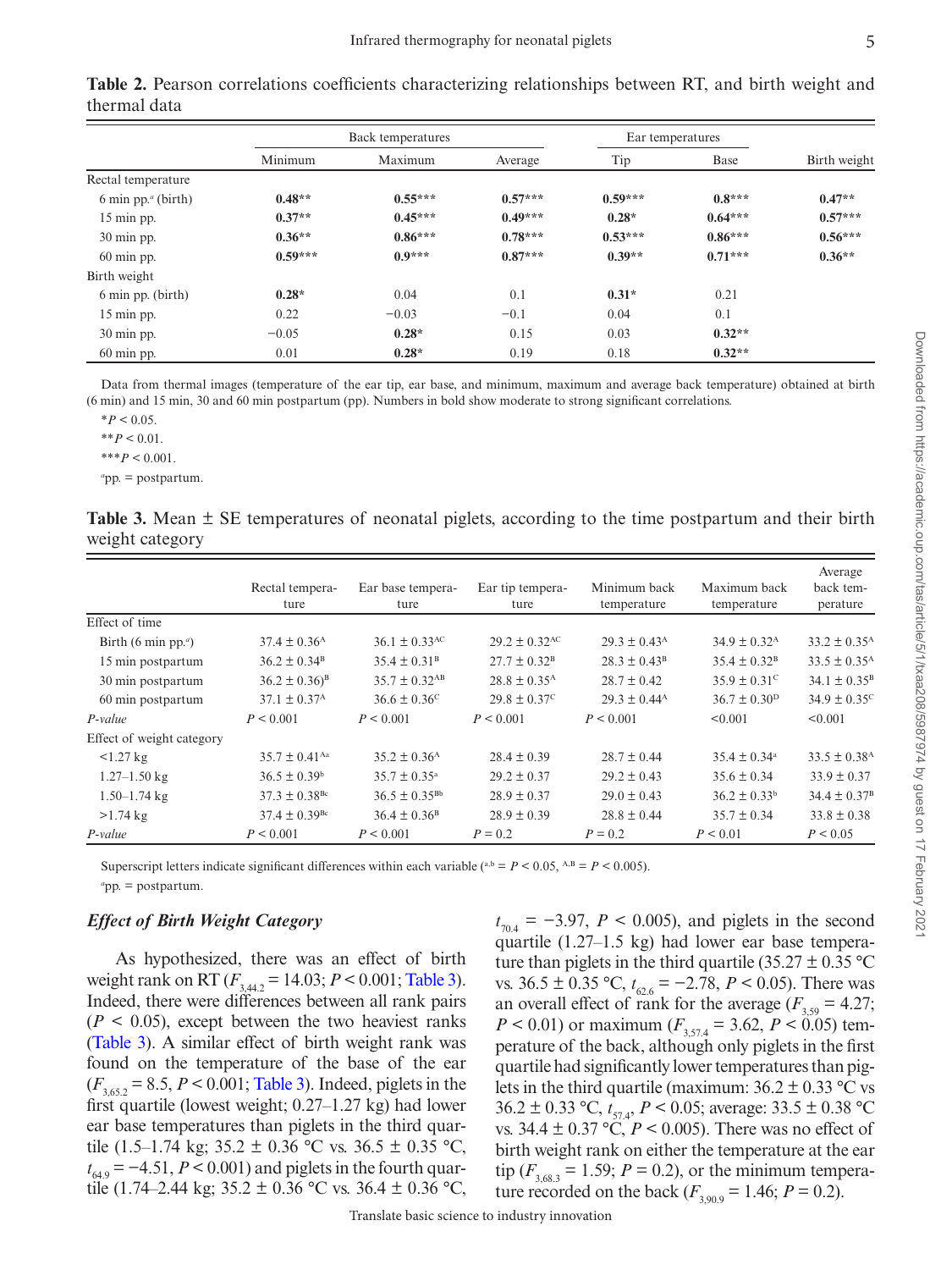<span id="page-6-0"></span>**Table 4.** Mean (± SE) temperatures of neonatal piglets, according to the time postpartum and their IUGR score

|                                              |                              |                                |                              |                              |                              | Average                      |
|----------------------------------------------|------------------------------|--------------------------------|------------------------------|------------------------------|------------------------------|------------------------------|
|                                              | Rectal tem-                  | Ear base tem-                  | Ear tip tem-                 | Minimum back                 | Maximum back                 | back tem-                    |
|                                              | perature                     | perature                       | perature                     | temperature                  | temperature                  | perature                     |
| Effect of time                               |                              |                                |                              |                              |                              |                              |
| Birth (6 min pp. <sup><math>a</math></sup> ) | $37.4 \pm 0.35$ <sup>A</sup> | $36.1 \pm 0.33$ <sup>A</sup>   | $29.3 \pm 0.35^{\text{AC}}$  | $29.2 \pm 0.47^{\rm A}$      | $35.0 \pm 0.32$ <sup>A</sup> | $33.2 \pm 0.36$ <sup>A</sup> |
| 15 min postpartum                            | $36.2 \pm 0.34^{\rm B}$      | $35.3 \pm 0.30^{\rm B}$        | $27.8 \pm 0.35^{\rm B}$      | $28.2 \pm 0.45^{\rm B}$      | $35.3 \pm 0.32$ <sup>A</sup> | $33.4 \pm 0.37$ <sup>A</sup> |
| 30 min postpartum                            | $36.1 \pm 0.35^{\rm B}$      | $35.6 \pm 0.31$ <sup>ABa</sup> | $28.7 \pm 0.38$ <sup>A</sup> | $28.8 \pm 0.45$              | $35.8 \pm 0.31^{\circ}$      | $34.0 \pm 0.36$ <sup>B</sup> |
| 60 min postpartum                            | $37.0 \pm 0.37$ <sup>A</sup> | $36.3 \pm 0.37$ <sup>Ab</sup>  | $29.8 \pm 0.39$ <sup>c</sup> | $29.4 \pm 0.47$ <sup>A</sup> | $36.6 \pm 0.30^{\circ}$      | $34.8 \pm 0.37^{\circ}$      |
| $P-value$                                    | P < 0.001                    | P < 0.001                      | P < 0.001                    | P < 0.001                    | < 0.001                      | < 0.001                      |
| Effect of IUGR score                         |                              |                                |                              |                              |                              |                              |
| IUGR <sub>0</sub>                            | $37.2 \pm 0.42^{\circ}$      | $36.3 \pm 0.36^{\circ}$        | $29.0 \pm 0.40$              | $28.8 \pm 0.46$              | $35.7 \pm 0.34$              | $33.9 \pm 0.39$              |
| IUGR <sub>1</sub>                            | $37.1 \pm 0.40^{\circ}$      | $36.1 \pm 0.34$                | $29.0 \pm 0.38$              | $29.1 \pm 0.45$              | $35.7 \pm 0.33$              | $33.9 \pm 0.38$              |
| IUGR <sub>2</sub>                            | $36.6 \pm 0.38$              | $35.9 \pm 0.34$                | $28.8 \pm 0.38$              | $28.9 \pm 0.45$              | $35.9 \pm 0.33$              | $34.1 \pm 0.38$              |
| IUGR <sub>3</sub>                            | $35.8 \pm 0.46^b$            | $35.1 \pm 0.42^b$              | $28.8 \pm 0.49$              | $28.9 \pm 0.50$              | $35.3 \pm 0.39$              | $33.5 \pm 0.44$              |
| P-value                                      | P < 0.05                     | P < 0.05                       | $P = 0.89$                   | $P = 0.76$                   | $P = 0.29$                   | $P = 0.25$                   |

Superscript letters indicate significant differences within each variable (a,b =  $P$  < 0.05, A,B =  $P$  < 0.005).

*a* pp. = postpartum.

There was an interaction between time and weight rank on the maximum  $(F_{9,123} = 2.59)$ , *P* < 0.01; Figure 1a) and average  $(F_{9,131} = 2.51,$ *P* < 0.05; [Figure 1b\)](#page-6-1) temperatures of the back. For both temperatures, the only significant difference was between lightest piglets (first quartile) and piglets in the third weight quartile at 30 min postpartum (maximum: 35.2 ± 0.36 °C vs. 36.4 ± 0.35 °C,  $t_{54.3} = -4.34$ ,  $P < 0.005$ ; average: 33.4 ± 0.4 °C vs.  $34.7 \pm 0.39$  °C,  $t_{55.9} = -4.12, P \le 0.01$ ).

The interaction between weight rank and time was not significant for RT ( $F_{9,101} = 1.1$ ,  $P = 0.37$ ), minimum temperature of the back ( $F_{9,132} = 0.71$ ;  $P = 0.70$ ), or temperature at the base ( $\ddot{F}_{9,125} = 1.01$ ,  $P = 0.44$ ) or the tip ( $F_{9,134} = 0.97$ ;  $P = 0.47$ ) of the ear. However, within each time point there were differences in RT between the weight ranks (birth:  $F_{3423} = 7.31$ ,  $P < 0.001$ ; 15 min postpartum:  $F_{3,45.9} = 15.23, P < 0.001; 30 \text{ min postpar-}$ tum:  $F_{3,48.5} = 14.6$ ,  $P < 0.001$ ; 60 min postpartum:  $F_{3,45,7} = 5.42, P < 0.005$ ; [Figure 2\)](#page-7-0). These differences were mainly due to the lightest piglets (first quartile) having lower RT than heaviest piglets (third and fourth quartiles) at birth (36.6  $\pm$  0.43 °C vs. 38.0  $\pm$ 0.40 °C,  $t_{41.6}$  = -4.07,  $P < 0.01$ ; 36.6 ± 0.43 °C vs. 38.0 ± 0.42 °C, *t* 44.8 = −3.91, *P* < 0.05; respectively), at 15 min postpartum (35.2  $\pm$  0.40 °C vs. 36.8  $\pm$ 0.37 °C,  $t_{47.8}$  = −5.66, *P* < 0.001; 35.2 ± 0.40 °C vs.  $36.9 \pm 0.38$  °C,  $t_{48.5} = -5.84$ ,  $P < 0.001$ ; respectively) and at 30 min postpartum (34.8  $\pm$  0.43 °C vs. 36.8  $\pm$ 0.40 °C,  $t_{48.7}$  = -5.69,  $P < 0.001$ ; 34.8 ± 0.43 °C vs.  $36.8 \pm 0.40^{\circ}$ °C,  $t_{48.2} = -6.04$ ,  $P < 0.001$ ; respectively; [Figure 2\)](#page-7-0). At 30 min postpartum, piglets in the first quartile also had a lower RT than piglets in the



<span id="page-6-1"></span>**Figure 1.** Maximum (a) and average (b) back temperatures (LS mean ± SE) of piglets in different weight categories. Different letters indicate differences between weight categories (lowercase:  $P \le 0.05$ ; uppercase  $P \le 0.005$ ). *P*-value for the effect of the interaction between time and weight rank was  $P < 0.01$  for the maximum back temperature, and  $P < 0.05$  for the average back temperature.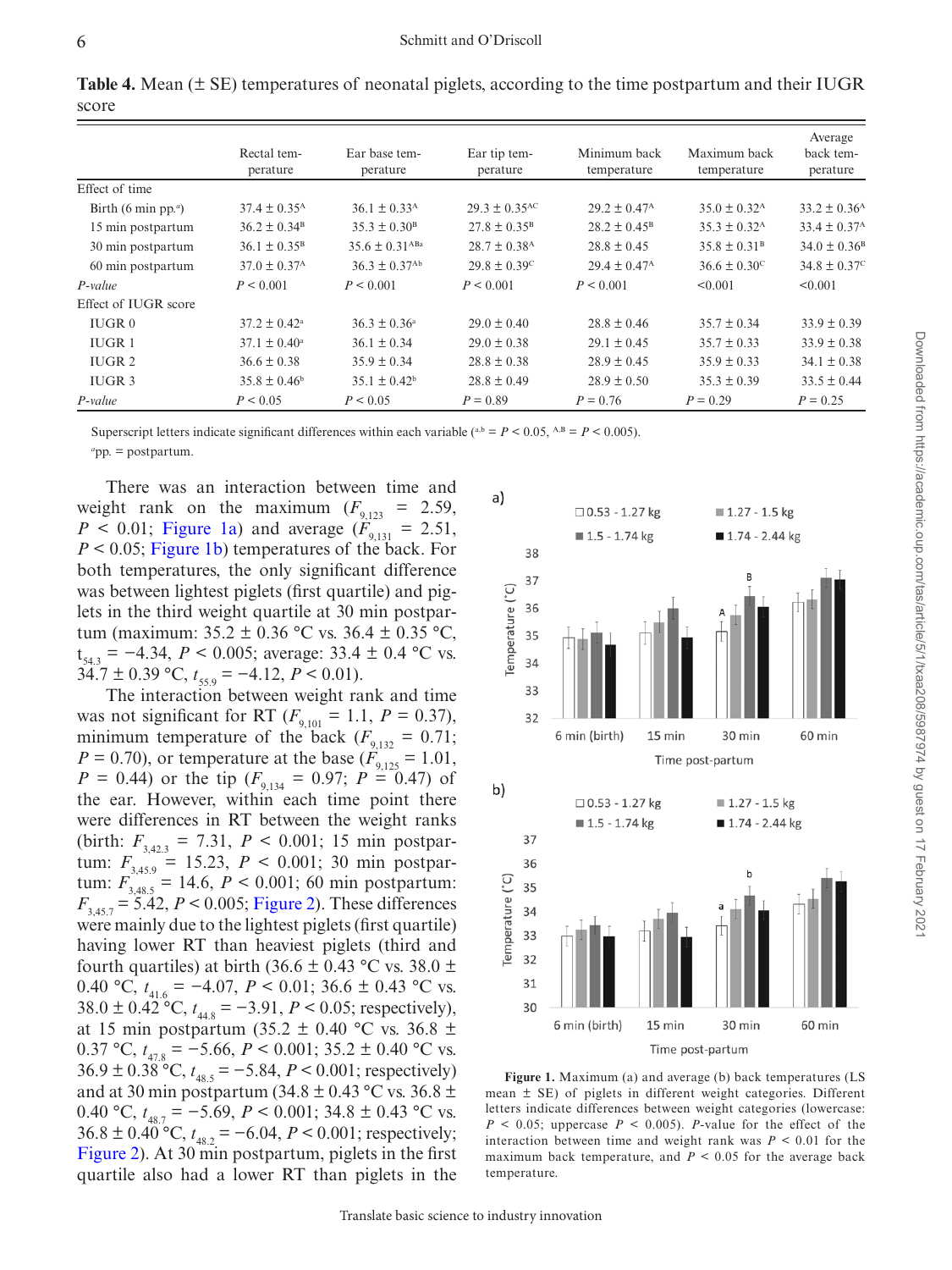

<span id="page-7-0"></span>**Figure 2.** RT (LS mean ± SE) of piglets in different weight rank **Figure 2.** RT (LS mean  $\pm$  SE) of piglets in different weight rank:  $P > 0.1$ ). **Figure 3.** RT (LS mean  $\pm$  SE) of piglets with different IUGR across the first hour postpartum (effect time  $\times$  MICR accross the first ho

second quartile (34.8  $\pm$  0.43 °C vs. 36.1  $\pm$  0.41 °C,  $t_{494} = -3.57, P \le 0.05$ . Similarly, there were differences between the weight categories in ear base temperatures at 15 min ( $F_{3,67.6}$  = 3.53;  $P < 0.05$ ), 30 min (*F*3,55.8 = 5.38; *P* < 0.005) and 60 min postpartum  $(F_{3,57.2} = 6.13; P \le 0.005)$ . However, the differences were only significant between piglets in the first quartile and piglets in the third quartile at 30 min postpartum ( $t_{55,4} = -3.61$ ;  $P < 0.05$ ), and between piglets in the first quartile and piglets in the fourth quartile at 60 min postpartum  $(t_{\text{ss,s}} = -3.87;$  $P < 0.05$ ).

### *Effect of IUGR score*

IUGR score had a significant effect on piglets' RT ( $F_{3,43.6}$  = 4.07,  $P$  < 0.05) and temperature at the base of the ear  $(F_{3621} = 3.14, P \le 0.05;$ [Table 4\)](#page-6-0). Indeed, piglets with severe IUGR (score 3) had an overall lower RT than normal piglets (score 0;  $35.8 \pm 0.46$  °C vs.  $37.2 \pm 0.42$  °C, respectively,  $t_{43}$  = 3.16,  $P < 0.05$ ) and piglets with mild IUGR (score 1; 35.8 ± 0.46 °C vs. 37.1 ± 0.40 °C, respectively,  $t_{453} = 2.92$ ,  $P < 0.05$ ). Piglets with severe IUGR also had lower temperature at the base of the ear than normal piglets  $(35.1 \pm 0.42 \degree C \text{ vs.})$ 36.3 ± 0.36 °C, respectively,  $t_{63.1} = 3.01$ ,  $P < 0.05$ ). The effect of IUGR score was not significant on any of the ear tip temperature ( $F_{3,68.5} = 0.21$ ,  $P = 0.89$ ) and the back temperatures (minimum:  $F_{3,877} = 0.4$ ,  $P = 0.76$ ; average:  $F_{3,56.9} = 1.42$ ,  $P = 0.25$ ; maximum:  $F_{3,54.9} = 1.28$ ,  $P = 0.29$ ; [Table 4\)](#page-6-0).

There was an interaction between time and IUGR score for RT  $(F_{9,105} = 2.42, P \le 0.05;$ Figure 3). Indeed, at 30 min postpartum, piglets with severe IUGR (score 3) had lower RT than normal (IUGR score 0) piglets (35  $\pm$  0.49 °C vs. 36.7  $\pm$  0.45 °C, respectively;  $t_{46.6} = 3.52, P \le 0.05$ )



<span id="page-7-1"></span>score across the first hour postpartum (effect time  $\times$  IUGR score:  $P < 0.05$ ). Different letters indicate differences between weight categories ( $P < 0.05$ ).

and piglets with an IUGR score 1 (35  $\pm$  0.49 °C vs. 36.7  $\pm$  0.42 °C, respectively;  $t_{50} = 3.64$ ,  $P < 0.05$ ). There also was an interaction between time and IUGR score on the minimum ( $F_{9,131} = 2$ ,  $P < 0.05$ ; Figure 4a) and average  $(F_{9,136} = 2.09, P < 0.05;$ [Figure 4b](#page-8-0)) temperatures of the back, but pair-wise comparisons were not different. There was no interaction between time and IUGR score for the ear temperatures (ear base:  $F_{9,128} = 1.45$ ,  $P = 0.18$ ; ear tip:  $F_{9,134} = 0.52$ ,  $P = 0.86$  or the maximum back temperature ( $F_{9,128} = 1.85$ ,  $P = 0.06$ ).

#### **DISCUSSION**

This study aimed at validating the use of IRT to assess the thermal status of piglets across the first hour postpartum, to provide an estimate of their thermoregulatory abilities. Correlations with all temperatures obtained from IRT images with RT confirmed that IRT can be a valid tool to assess thermal status of piglets around birth. More specifically, images of the ears showed the same thermal patterns as RT over time. The second aim of the study was to identify whether the level of IUGR and birth weight could influence thermoregulatory ability; the aim was to determine whether the pattern of temperature change over time was affected by weight and IUGR score. The results showed clearly that both factors did indeed influence thermoregulatory abilities of piglets.

Correlations between RT and ear (base and tip) and back (minimum, maximum, and average temperatures of the back area, from shoulders to rumps) temperatures confirmed earlier work showing that IRT is a valid tool for assessing piglets temperature [\(Tabuaciri et al., 2012;](#page-9-10) [Kammersgaard et al.,](#page-9-13) [2013;](#page-9-13) [Soerensen and Pedersen, 2015](#page-9-11)). Furthermore,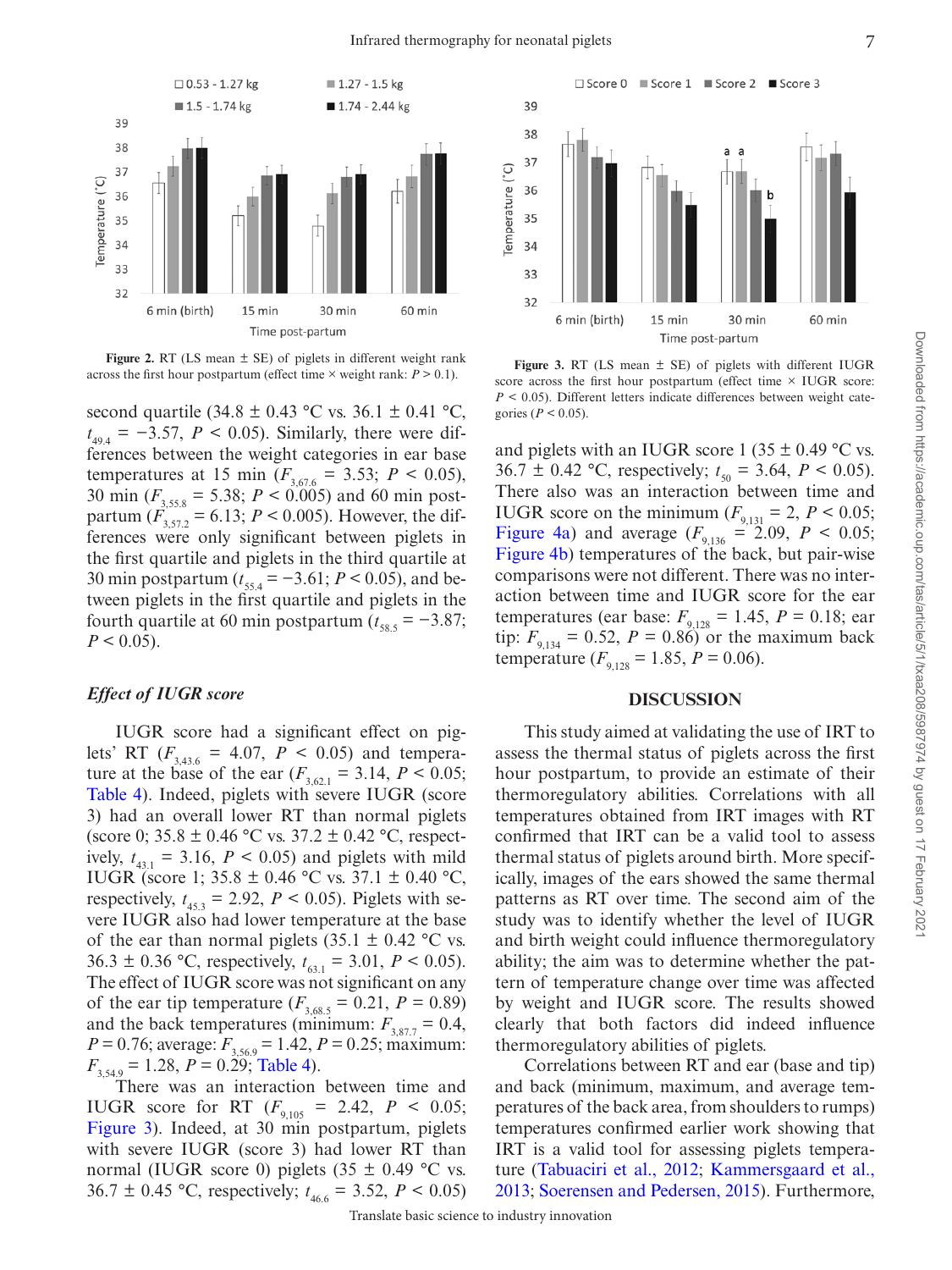

<span id="page-8-0"></span>**Figure 4.** Minimum (a) and average (b) back temperatures (LS mean ± SE) of piglets with different IUGR score. Different letters indicate differences between weight categories (lowercase:  $P < 0.05$ ; uppercase  $P < 0.005$ ). *P*-value for the effect of the interaction between time and IUGR score was  $P \leq 0.05$  for both the minimum and average back temperatures.

strong correlations with RTs at each time point suggested that maximum back and ear base temperatures are best locations for approximating piglet body temperature. The levels of correlation found in the present study are similar to the ones found in other studies ([Tabuaciri et al., 2012;](#page-9-10) [Kammersgaard et al.,](#page-9-13)  [2013\)](#page-9-13). Higher correlations could be expected in the present study as the time of acquisition of images (relative to the piglet's birth) and environmental factors (isolation in a plastic box) were controlled, which was not the case in previous work [\(Tabuaciri](#page-9-10) [et al., 2012;](#page-9-10) [Kammersgaard et al., 2013](#page-9-13)). Indeed, piglets were handled during image acquisition in the study of [Kammersgaard et al. \(2013\)](#page-9-13), which can cause stress and elevation of body temperature, and the time postpartum was not accounted for in the study of [Tabuaciri et al. \(2012\)](#page-9-10). Moreover, there are potential confounding factors not accounted for in these studies, such as environmental temperature, piglets' behavior (e.g., huddling; [Llamas Moya](#page-9-16)  [et al., 2006\)](#page-9-16), and presence of birth fluids.

During the first hour postpartum, piglets' RT, the gold standard in core temperature measurement, decreased between birth and 15 min postpartum, then increased again between 30 and 60 min postpartum. The ear base, ear tip, and the minimum back temperatures followed the same pattern. This shows thermoregulation process, that is, the change of temperature overtime to reach or maintain thermal homeostasis, and such pattern (decrease shortly after birth and increase afterwards) was previously reported by [Herpin et al. \(2002\)](#page-9-4). However, the maximum and average back temperatures increased steadily overtime, which confirms the findings of [Kammersgaard et al. \(2013\)](#page-9-13) that the back temperature may not provide an accurate estimate of the core body temperature.

The effect of level of IUGR and weights on temperature data were investigated separately, as they describe different populations of piglets. Indeed, even if lower average weights correspond to a greater severity of IUGR, it is important to make a distinction between piglets born with low birth-weight (also called "small for gestational age") and piglets which experience IUGR, because their survival chance and growth potential might be different [\(Rutherford et al., 2013\)](#page-9-17). In the present study, both the level of IUGR and weight ranks (based on weight quartiles) affected piglets' rectal and ear base temperatures. However, significant differences between the IUGR levels were only found at 30 min postpartum between severe IUGR piglets (score 3) and normal piglets (score 0), whereas weight ranks differed more across time. The second difference was found in the pattern of RT, as IUGR level did not affect piglets' RT at birth but weight rank did. Indeed, piglets with the lowest birth weight (0.57–1.27 kg) had a lower RT compared to heavier piglets from birth until 30 min postpartum. Moreover, at 60 min postpartum, piglets with a body weight above 1.5 kg had a RT greater than 37 °C whereas the RT of piglets under 1.27 kg was just above 36 °C, showing that the later might have some difficulty in ensuring thermoregulation (i.e., piglets should reach the thermal homeostasis of 39 °C within 48 h of age; [Herpin et al., 2002\)](#page-9-4). The same difference of temperature at 60 min postpartum was also observed between piglets with severe IUGR, compared with all other levels. Altogether, our results suggest that IUGR and low birth weight are two separated conditions, often affecting the same piglets, but which may have separate influences on piglet thermoregulatory abilities. It is possible that a low birth weight, independent of the level of IUGR, is an unfavorable condition